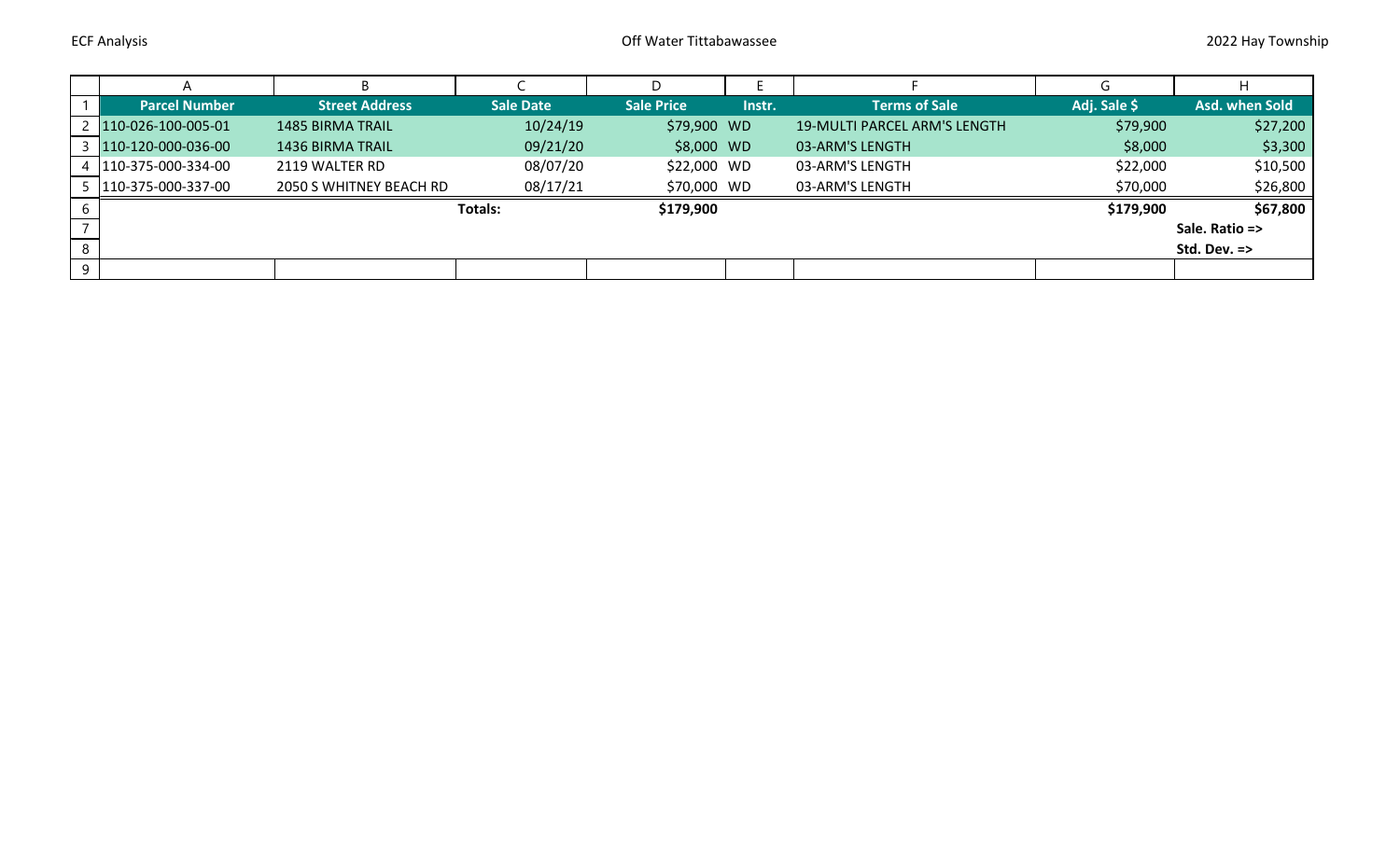|   |               |                       |             |                       |                           | N             |                   |                            |                 |
|---|---------------|-----------------------|-------------|-----------------------|---------------------------|---------------|-------------------|----------------------------|-----------------|
|   | Asd/Adj. Sale | <b>Cur. Appraisal</b> | Land + Yard | <b>Bldg. Residual</b> | Cost Man. \$              | <b>E.C.F.</b> | <b>Floor Area</b> | $$$ /Sq.Ft.                | <b>ECF Area</b> |
|   | 34.04         | \$70,066              | \$20,281    | \$59,619              | \$76,240                  | 0.782         | 750               | \$79.49                    | 4200            |
|   | 41.25         | \$8,241               | \$7,299     | \$701                 | \$1,443                   | 0.486         | $\mathbf{0}$      | #DIV/0!                    | 4200            |
|   | 47.73         | \$34,685              | \$5,420     | \$16,580              | \$44,816                  | 0.370         | 672               | \$24.67                    | 4200            |
|   | 38.29         | \$61,712              | \$12,601    | \$57,399              | \$75,208                  | 0.763         | 1,344             | \$42.71                    | 4200            |
|   |               | \$174,704             |             | \$134,299             | \$197,708                 |               |                   | #DIV/0!                    |                 |
|   | 37.69         |                       |             |                       | $E.C.F. \Rightarrow$      | 0.679         |                   | <b>Std. Deviation=&gt;</b> |                 |
| 8 | 5.75          |                       |             |                       | Ave. E.C.F. $\Rightarrow$ | 0.600         |                   | Ave. Variance=>            | 17.2324         |
| 9 |               |                       |             |                       |                           | used .600     |                   |                            |                 |